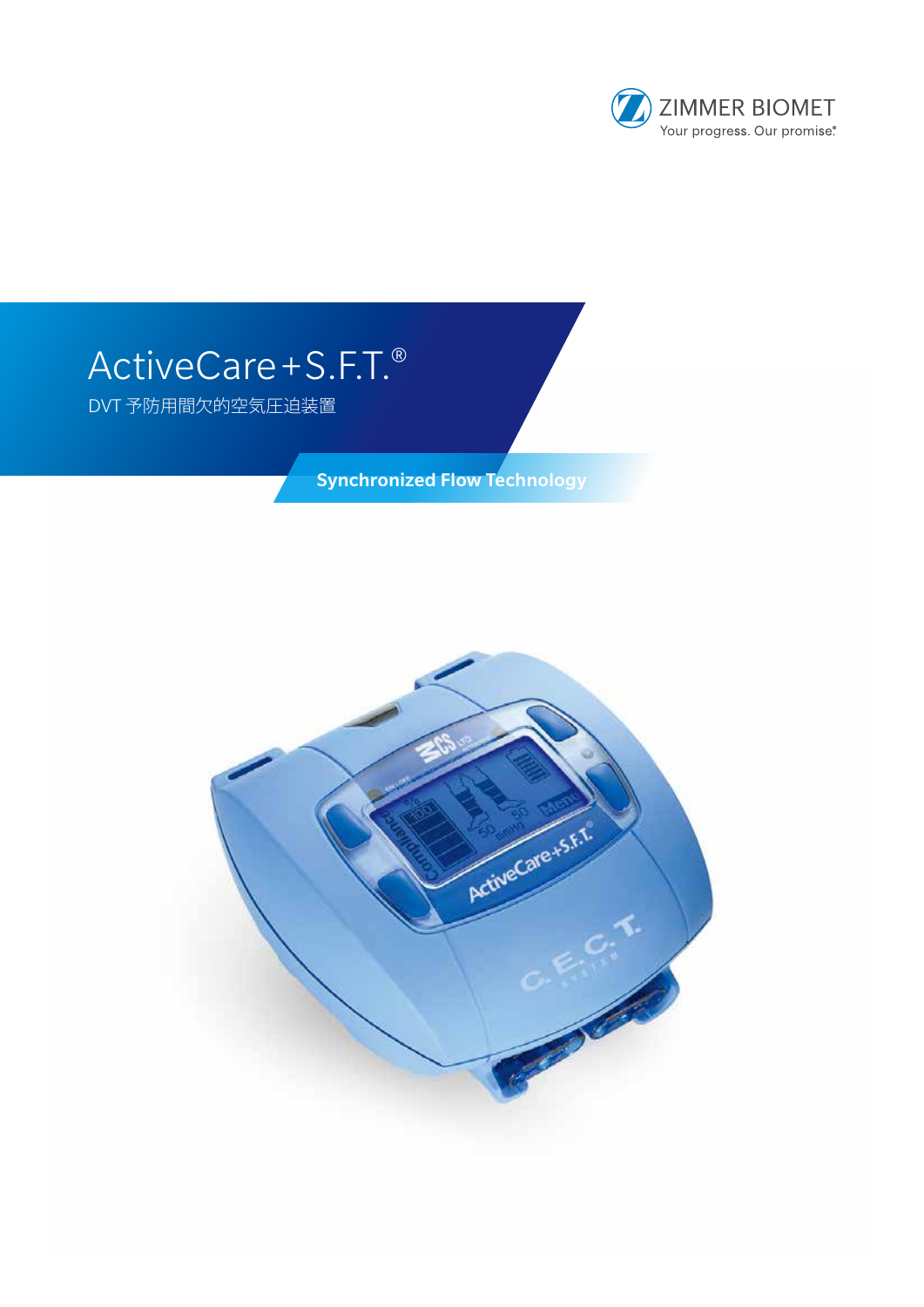

ActiveCare **シリーズを装着した場合、装着時間が** 1 **日平均** 19.92/24 **時間、深部静脈血栓の発生は** 1.3% **であった 旨の研究結果が報告されています** <sup>1</sup> **。**





ActiveCare シリーズ装着時の DVT 発生率 <sup>1</sup>

• Treatment of venous stasis

IPCD **の装着率が** DVT **発生率と相関し、装着率が高い** IPCD **の場合に** DVT **発生率が低くなることから、**ACCP **ガイドライン** r <del>CD の製着平か DVT 完工平CRIAIC、製着平が高い iFCD の場</del>占に DVT 完工平が広くなることがら、ACCF ガイドライブ<br>第 9 版(2012 年改訂)ではコンプライアンスの目標時間を 18 時間 / <mark>日と明記しています。 また、装着率をあげるためにはバ</mark>ッ **テリー稼働・コンプライアンスの表示と記録が可能なポータブルタイプの**IPCD**(間欠的空気圧迫装置)が推奨されています**<sup>2</sup> **。** ActiveCare+S.F.T. **はポータブルタイプの** IPCD **であり、**ACCP **ガイドラインに適合し、使用者が術前~退院まで、より安心** してお使いいただけるよう設計されています。<br>-<br>-

#### +S.F.T. Synchronized Flow Technology to.f.l. Synchronized flow lech!

The system includes a rechargeable battery allowing

下肢静脈血の還流速度は呼吸に合わせて増減し、特に麻酔導入時の腹式呼吸においては、吸気時に比べて呼気時に血 流速度が上昇すると報告されています $^3_\mathrm{o}$  $w$ ken $\alpha$  in  $\alpha$  from  $\alpha$  each patient and synchronizes  $\alpha$  $\frac{1}{2}$ 

ともでき、還流速度の上昇に寄与します <sup>4</sup>。<br> ActiveCare+S.F<mark>.T. は使用者の呼吸を検知し、呼気時にポンプを稼働させることで、使用者への負荷圧力を抑えるこ</mark>



ActiveCare + S.F.T. 未装着時下肢 静脈血流速度のイメージ図  $\sim$ 



ActiveCare + S.F.T. を装着し呼吸 と連動してポンプが稼動  $s$ periodyn $\sigma$  patient physical physical physical physical physical physical physical physical physical physical physical physical physical physical physical physical physical physical physical physical physical physical



ActiveCare + S.F.T. を装着後の下 肢静脈血流速度のイメージ図 x philint natural ventous phases phases with the set of the set of the set of the set of the set of the set of the set of the set of the set of the set of the set of the set of the set of the set of the set of the set of t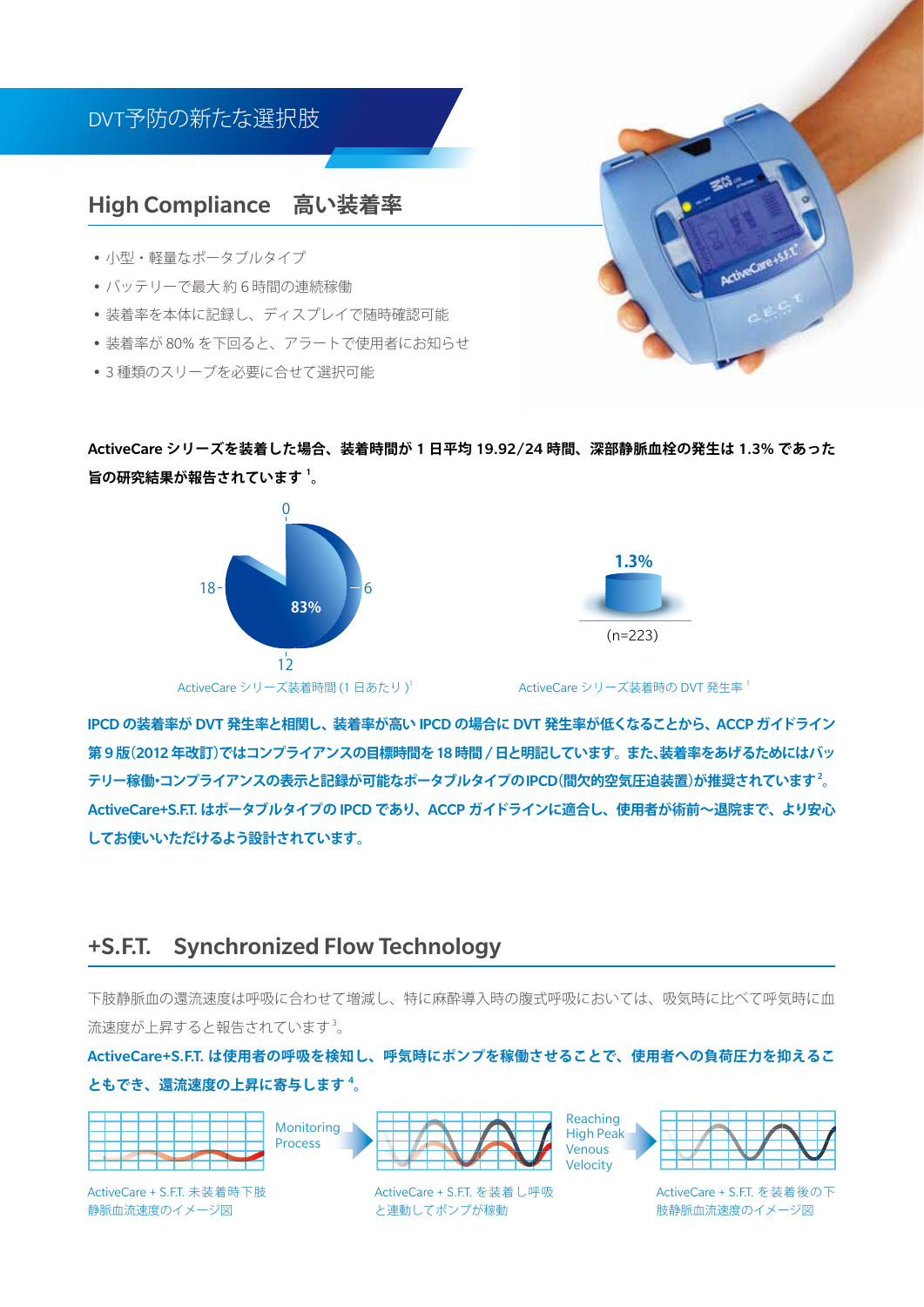

## **予防効果と安全性**

これまで、深部静脈血栓塞栓症の予防には、抗凝固薬を使用した薬学的予防方法と弾性ストッキングやリハビリテー ションを行う理学的予防方法がありました。

モバイルタイプの IPCD は、抗凝固薬の「使用が不可能」あるいは「使用が困難な場合」の選択肢として ACCP ガイド ラインで認められています<sup>2</sup>。

ActiveCare + S.F.T. はモバイルタイプの IPCD 装置として、予防効果および安全性についての臨床試験が行われ、 その有効性も示唆されています5。

### **深部静脈血栓塞栓症の予防方法の選択には、一般的な考え方として出血リスクと血栓の発生リスクを評価し適切な手法を 選択することが必要です** ( **表** A **参照** ) 6 **。**

| 血栓リスク | –                            |  |                          |                        |
|-------|------------------------------|--|--------------------------|------------------------|
| 出血リスク | _                            |  | $\overline{\phantom{a}}$ |                        |
| 予防法   | 弾性ストッキング<br>理学的予防法           |  | 抗凝固薬                     | モバイルタイプ<br><b>IPCD</b> |
|       | 一般的な静脈血栓塞栓症予防の選択肢の考え方<br>表 A |  |                          |                        |

References

- 1. Mark I. Froimson, MD, MBA, Trevor G. Murray, MD, and Alice F. Fazekas, PA-C. Venous Thromboembolic Disease Reduction With a Portable Pneumatic Compression Device. The Journal of Arthroplasty Vol.24 No.2 2009
- 2. 9th ACCP Evidence Based Clinical Practice Guidelines 2012
- 3. Miller JD. J Physiol 2005; 563.3: 925-943
- 4. Tel-Aviv Sourasky Medical Center での前向き試験
- 5. Colwell, C.W. Jr, Froimson M.I., Mont M.A., Ritter M.A., Trousdale R.T., Buehler K.C., Spizer A., Donaldson T.K., Padgett D.E. Thrombosis prevention after total hip arthroplasty: a prospective, randomized trial comparing a mobile compression device with LMWH. J Bone Joint Surg Am 2010;92(3):527-535

6. 2018 年 静脈学会 スイーツセミナー 北里大学 大学院医療系研究科 整形外科学 高平 尚伸 教授